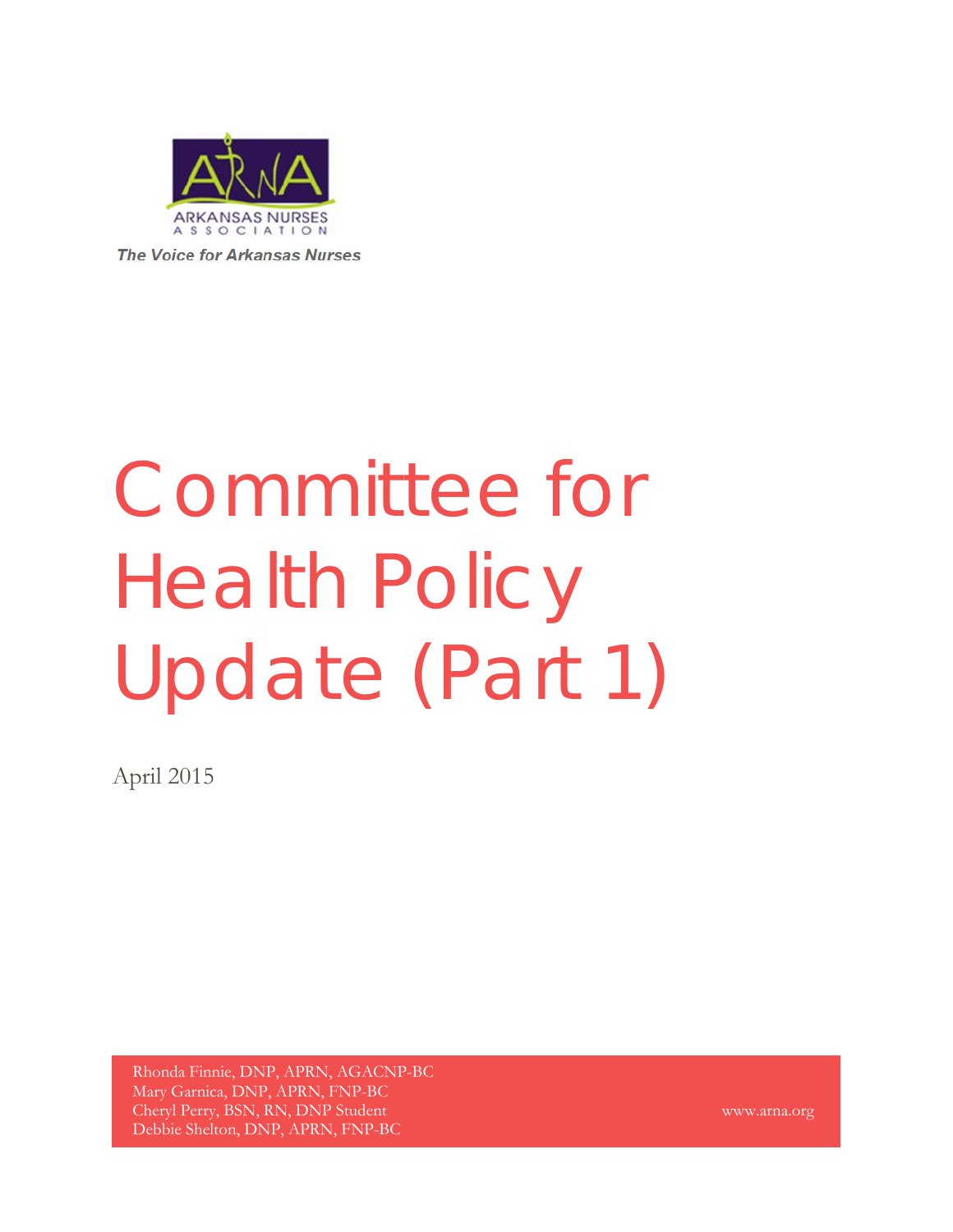# Bills that are now Acts…and what you need to know!

The 90th Arkansas General Assembly was very active this year, related to health policy. There were several bills enacted into law, which will take effect later this year. This is the first of a two part newsletter with details about some of the health care related legislation that affects nursing and advanced nursing practice.

# Laws Related to Controlled Substance Prescribing…

## **ACT 1028 (was SB 717) - Prescription Drug Monitoring Program**

Sponsor: Sen. Missy Irvin

Title: TO ENHANCE THE PRESCRIPTION DRUG MONITORING PROGRAM ACT; AND TO CREATE THE COMBATING PRESCRIPTION DRUG ABUSE ACT.

## Link to Act 887: <http://www.arkleg.state.ar.us/assembly/2015/2015R/Acts/Act1208.pdf>

**Overview:** Act 1028 is primarily about slowing down street diversion of controlled substances and abuse of prescription drugs. Its provisions will affect all prescribers of controlled substances (CS) in AR--particularly if managing persons with "chronic, non-malignant pain." These additional requirements will not pertain to terminally ill patients, patients who reside in a licensed healthcare facility, who are enrolled in a hospice program, or who are in an inpatient or outpatient palliative care.

What is new in the law is that there are specific things now that all CS prescribers must do that weren't all required previously. Prescribers will have to run a check at least twice a year with the prescription drug monitoring program (PDMP) for any patients who would be classified as having "chronic, non-malignant pain." Documentation will need to reflect that these patients have been evaluated by a physician every 6 months, and certain assessments have been done on these patients--which are outlined in the bill under section 20-7-706 and 20-7-707.

#### More provisions in Act 1028…

The new law allows the Dept. of Health the ability to review PDMP reports to check for patterns or trends that are at high risk for drug abuse and/or over prescribing practices. It gives them the power to contact the licensing board (in our case, the ASBN) for the Board to review and investigate the prescribing behaviors (and discipline accordingly). The ASBN will provide the Dept. of Health parameters as to when the ASBN should be notified of suspicious prescribing behaviors (whatever parameters/boundaries are established).

An asset to APRNs and all prescribers is that the prescriber will now be able to delegate to an agent/employee the task of running a PDMP report. This will certainly cut down on the time it takes to run the report and review it prior to making a decision whether or not to prescribe or refill a patient's controlled substance medication. Hopefully, more prescribers will utilize the PDMP system if the running of the report can be delegated and the report can be readily available to them. There will need to be policies in place at the clinic/facility that will mandate how this will be carried out (which patients to run one on, an audit process to keep the agent/employee from running a report on anyone they choose, the storing of the report - since they are HIPAA protected and should be kept as a part of the medical record, etc.).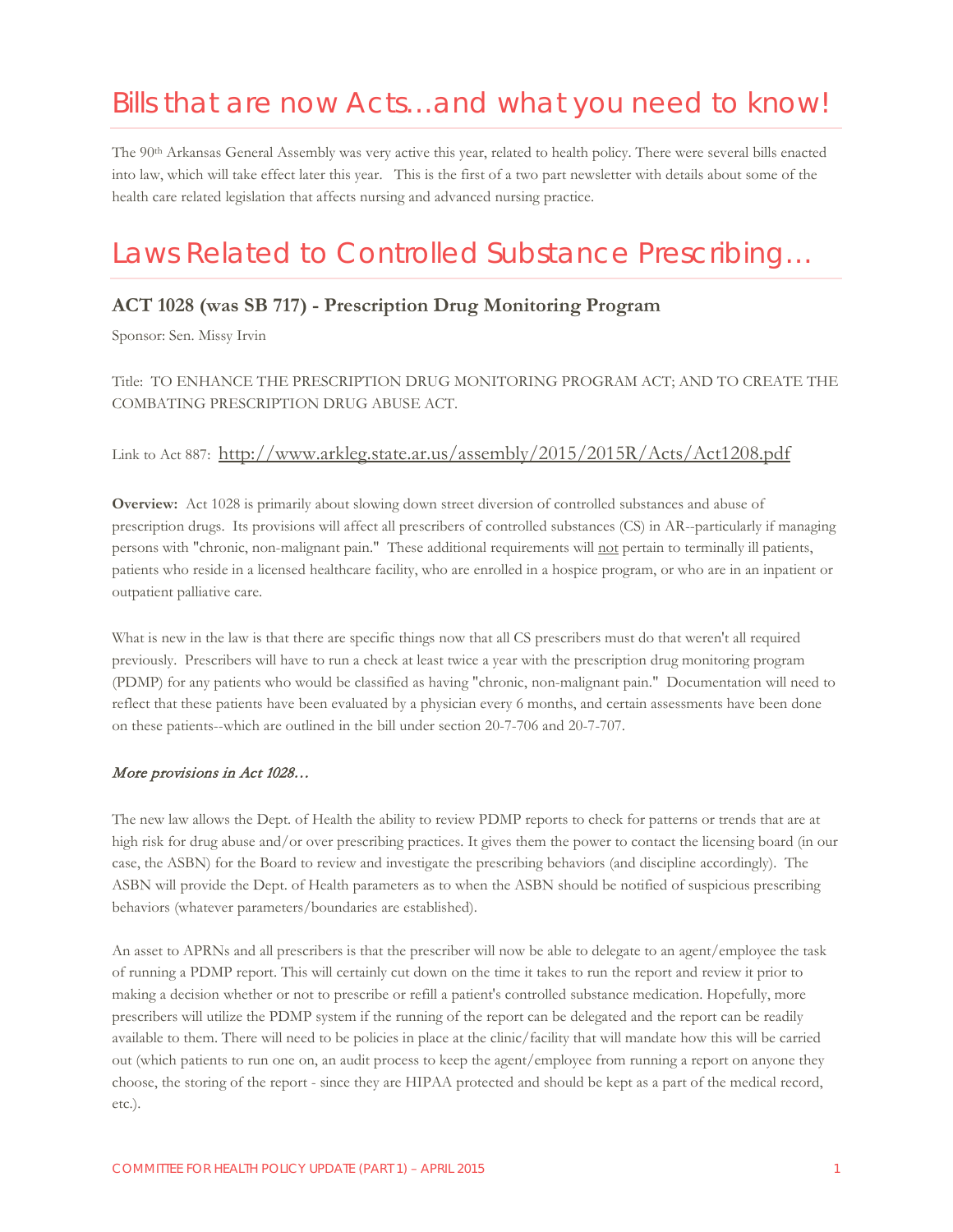If a designee with access to the PDMP on behalf of a prescriber/facility is terminated or resigns, the provider/facility must report that and/or change passwords or other information to stop the terminated employee's access.

The Dept. of Health will have the authority to monitor for patterns/trends that are high risk for drug abuse and subsequently alert the prescriber/provider that their patient is being prescribed opioids by more than 3 physicians (the language probably should have said providers here, since APRNs and PAs also prescribe them) within any 30-day period. If a prescriber violates prescription drug laws, their licensing board will then require them to utilize the PDMP system prior to prescribing opioids. The board can remove this requirement at its discretion.

The law addresses how opioids can be prescribed in various settings and certain patient populations, such as an ER, for malignant pain treatment, as well as education rules for newly-licensed prescribers.

Per the Board of Nursing, rules will be written over the summer, to take effect late summer or early fall.

#### **ACT 529 (was HB 1136) – Hydrocodone Combinations**

Sponsor: Rep. Steve Magie

Title: TO AMEND THE PRESCRIPTIVE AUTHORITY OF ADVANCED PRACTICE REGISTERED NURSES AND PHYSICIANS ASSISTANTS; TO EXTEND PRESCRIPTIVE AUTHORITY TO HYDROCODONE COMBINATION PRODUCTS IF EXPRESSLY AUTHORIZED BY A PHYSICIAN.

## Link to Act 529: <http://www.arkleg.state.ar.us/assemble/2015/2015R/Acts/Act529.pdf>

**Overview:** HB 1136 was signed into law as Act 529 on March 18th, 2015. This Act extends APRN prescriptive authority to include *hydrocodone combination products only* from the drugs reclassified from Schedule III to Schedule II, if "expressly authorized by a physician" (p. 1, lines 8-12).

In Arkansas, APRNs currently have prescriptive authority for Schedule III – V medications when a collaborative practice agreement is in place with a physician. This legislation will enable those APRNs with prescribing authority in Arkansas to be able to write prescriptions for hydrocodone combination products only, with physician authorization. This Act also directs that the Arkansas State Board of Nursing (ASBN) shall "promptly adopt rules applicable to an advance practice registered nurse that are consistent with the Arkansas State Medical Board's rules governing the prescription of dangerous drugs and controlled substances" (p. 1, lines 34-36; p. 2, line 1). The proposed rules developed by the ASBN shall be reviewed and verified by the Arkansas State Medical Board prior to their approval to ensure that they are "consistent with the Arkansas State Medical Board rules concerning the prescription of dangerous drugs and controlled substances" (p. 2, lines 2-6). The ASBN will be developing these proposed rules and ARNAs Committee for Health Policy will work to keep information flowing about when these rules are expected to be in place and what APRNs will need to understand about this aspect of their practice.

# A New Role for Paramedics…

#### **ACT 685 (was HB 1133) – Community Paramedics**

Sponsor: Rep. Scott Baltz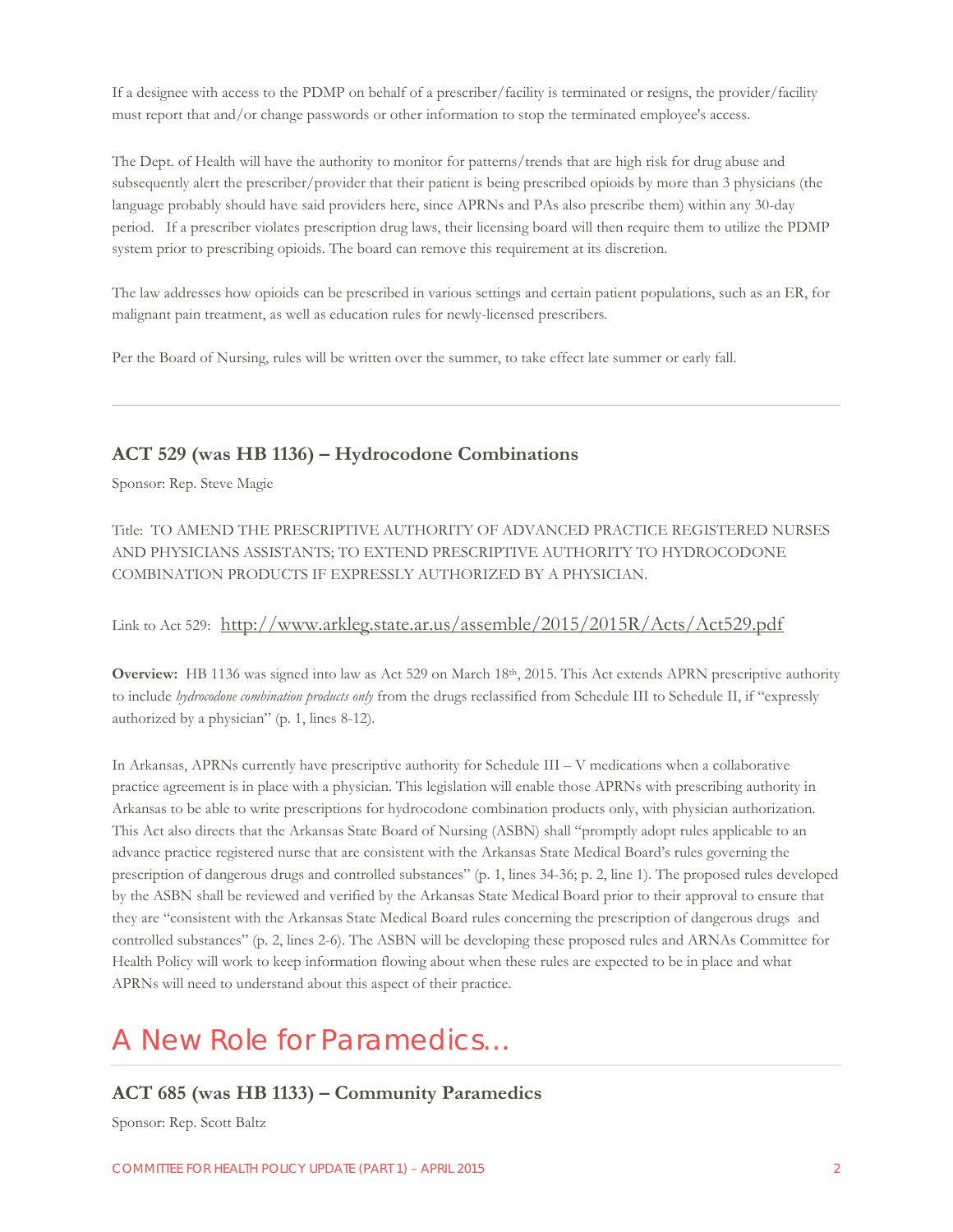#### Title:AN ACT TO CREATE A PROGRAM FOR LICENSURE OF COMMUNITY PARAMEDICS; AND FOR OTHER PURPOSES.

#### Link to ACT 685: <http://www.arkleg.state.ar.us/assembly/2015/2015R/Acts/Act685.pdf>

**Overview:** Arkansas Code Title 20, Chapter 13, is amended to add an additional subchapter to establish the Community Paramedic. This is part of the Emergency Medical Services law, and is overseen by the Arkansas State Board of Health. This new law was enacted due to growing concerns about costs associated with readmission of high risk patients. For patients with certain chronic conditions, CMS now penalizes hospitals up to 3 percent of reimbursement for readmission within 30 days of discharge (CMS, 2014).

Although many patients do qualify for and benefit from home health nursing services, there are patients who do not qualify for or refuse home health care. ACT 685 establishes the Community Paramedic as a potential solution to address this population. From ACT 685:

"Community Paramedic" (CP) means an individual who is licensed as a paramedic and meets the requirements for additional licensure to be a community paramedic. CPs will be able to provide services to discharged patients who have been screened for home health or hospice and do not qualify for home health or hospice services; or are documented as having declined home health or hospice services. Services may also be provided to discharged emergency department patients and pre-hospital patients.

To be eligible for licensure by the Arkansas Department of Health under the Section of Emergency Medical Services as a Community Paramedic, an individual must be 1) currently licensed as a paramedic 2) have two (2) years of full-time service as a paramedic and 3) be actively employed by a licensed paramedic ambulance service.

A CP must successfully complete a community paramedic training program from an accredited college or university approved by the Department of Health. The training program for the Community Paramedic will consist of a minimum of three hundred (300) hours of classroom and clinical education. Clinical experience may be provided under the supervision of a community paramedic service medical director, advanced practice registered nurse, physician assistant, or home health nurse. Areas of clinical experience including at a minimum: Emergency department services; Home health services; Hospital case management; and Public health agencies services.

The Arkansas State Board of Health will develop rules and regulate the community paramedic, according to ACT 685.

# Telemedicine in Arkansas…

## **ACT 887 (was SB 133) – Telemedicine**

Sponsor: Sen. Cecile Bledsoe

#### Title:TO ENCOURAGE THE USE OF TELEMEDICINE; AND TO DECLARE AN EMERGENCY

#### Link to ACT 887: <http://www.arkleg.state.ar.us/assembly/2015/2015R/Acts/Act887.pdf>

**Overview:** Senate Bill 133 was signed into law as Act 887 by Governor Hutchinson on April 2, 2015. This Act describes that, due to "healthcare professional maldistribution," an emergency situation exists in our state which may be